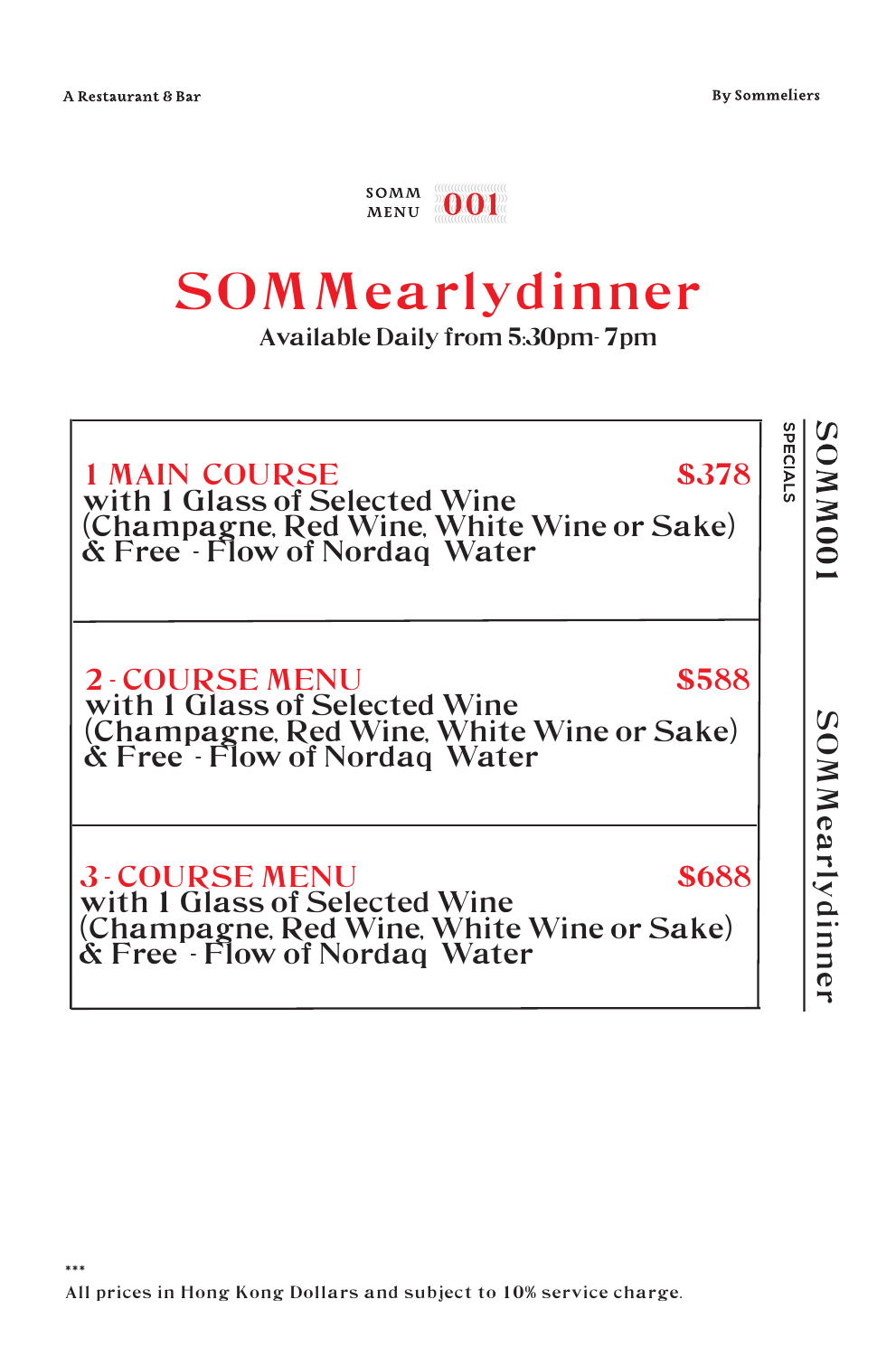FOOD

50MMM03

FEEL FREE TO **SHARE THESE DISHES** 

 $_{\tiny\mbox{MEMU}}^{\tiny\mbox{SOMM}}$  002

OR ENJOY THEM ALL FOR YOURSELF

## **STARTERS**

3 Freshly Shucked Seasonal French Oyster on Ice with Lemon. Sauce Mignonette & Buttered Rye Bread

Poultry & Foie Gras Paté en Croute & Caramelised Onion Marmalade

#### **MAINS**

BBQ Beef Short Rib with Broccolini, Celtuce, 

Ocean Trout with Kabu, Trout Roe, Bottarga & Junmai Sake Beurre Blanc

Aveyron Lamb Saddle, Crispy Lamb Sweetbreads with Silver Beets Burnt Miso Garlic Puree & Jus

#### **POSTS**

Abinao Chocolate Souffle with Cacao Sorbet (15 Mins)

Local Organic Strawberries with Praliné & Hibiscus Infused Sorbet